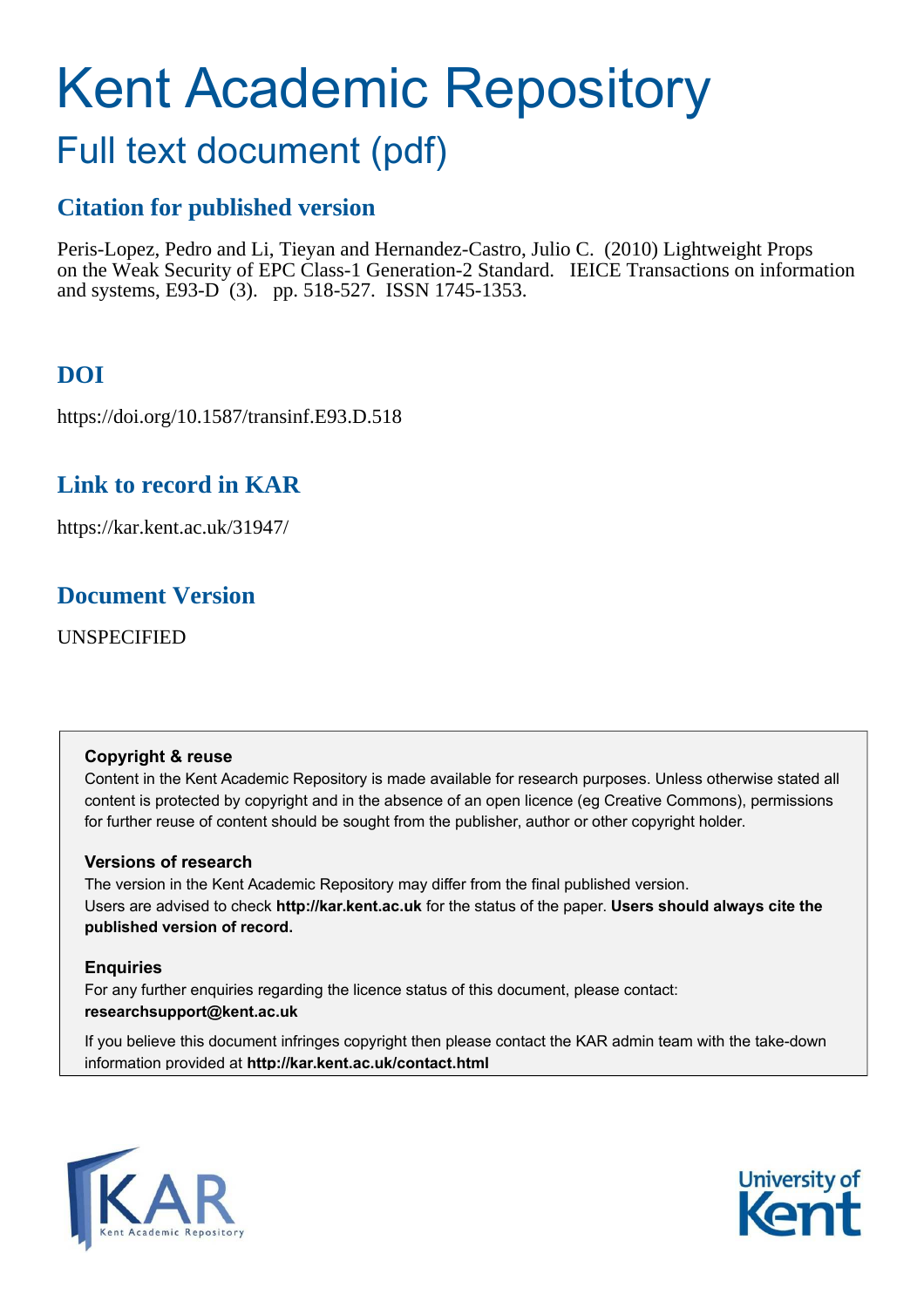### REVIEW PAPER Special Section on Trust, Security and Privacy for Pervasive Applications Lightweight Props on the Weak Security of EPC Class-1 Generation-2 Standard

Pedro PERIS-LOPEZ<sup>†</sup>, *Member*, Tieyan LI<sup>††</sup>, and Julio C. HERNANDEZ-CASTRO††† , Nonmembers

SUMMARY In 2006 EPCglobal and the International Organization for Standards (ISO) ratified the EPC Class-1 Generation-2 (Gen-2) [1] and the ISO 18000-6C standards [2], respectively. These efforts represented major advancements in the direction of universal standardization for low-cost RFID tags. However, a cause for concern is that security issues do not seem to be properly addressed. In this paper, we propose a new lightweight RFID tag-reader mutual authentication scheme for use under the EPCglobal framework. The scheme is based on previous work by Konidala and Kim [3]. We attempt to mitigate the weaknesses observed in the original scheme and, at the same time, consider other possible adversarial threats as well as constraints on low-cost RFID tags requirements.

#### key words:

*RFID, security, EPC Class-1 Gen-2 standard, authentication, lightweight cryptographic primitives*

#### 1. Introduction

In this paper, we focus on designing a secure authentication scheme for use under the EPCglobal framework. A number of previous works, such as [3], [4] and [5], have proposed protocols to enhance the security of the EPC Class-1 Gen-2 standard. Unfortunately, due to some weaknesses later exposed, these protocols fall short of meeting the desired security objectives. It looks like enforcing authentication under the EPC Class-1 Gen-2 standard specifications is an almost impossible task, and any proposed scheme to day that was based on it has been doomed and failed. In fact, the proposed infrastructure seems to be too weak to be able to support any real security. However we contend that, by making some small enhancements and without the need to revamp the entire set of specifications, it is still possible to reach a reasonable trade-off in designing a reasonably secure authentication scheme for low-cost RFID tags. Readers should note that the proposed scheme is not fully secure as tags' passwords conforming to Gen-2 specification are only 32-bits long. However, the proposed scheme can be considered practically secure for the vast majority of intended applications, such as baggage and tire tracking. Basically, it

††Institute for Infocomm Research, A\*STAR Singapore

†††School of Computing Science, Buckingham Building, Lion Terrace, Portsmouth PO1 3HE, United Kingdom DOI: 10.1587/transinf.E0.D.1

is a trade off between security and tag's price. The usage of standard cryptography could increment security but hardware requirements (circuit area, memory and power consumption) would be much larger, resulting in a higher cost that basically rules out these kind of cryptographically stronger solutions for low-cost transponders.

A tag-reader mutual authentication scheme that uses a specially designed MixBits function is presented in this work. The underlying protocol is similar to that proposed by Konidala and Kim in [3] (we shall refer in the following to their scheme as the tagreader mutual authentication or TRMA scheme), with its observed weaknesses addressed by introducing the  $MixBits$  function. Under some rigorous analysis, we show that  $MixBits$  increases the security of the scheme by providing stronger resistance against common attacks. Furthermore, we show that  $MixBits$  requires only a small amount of circuit area, memory size, and power consumption and can be feasibly implemented even on low-cost RFID tags.

#### 2. Background

An RFID system is composed of three main components. Readers (transceivers) interrogate tags (transponders) to access the information stored in their memory. Afterwards, they pass this acquired information to a back-end database which employs it as a search index to allocate all the information associated with the target tag. Readers and tags use the radio channel for communication, which is commonly assumed to be insecure. On the other hand, as readers and the back-end database are computationally much more powerful than tags, a secure channel is commonly assumed.

RFID technology may be envisioned as the substitute of barcodes. However, the massive adoption of this technology is being delayed due its associated security threats. A number of research papers addressing RFID security and privacy problems have been published in the existing literature (we refer the reader to [6], [7] for a detailed survey on this topic).

Our interest here is on RFID tag-reader mutual authentication protocols. Among the numerous authentication protocols that have been proposed, a number of them rely on the usage of classic cryptographic prim-

Copyright (c) 200x The Institute of Electronics, Information and Communication Engineers

<sup>†</sup>Delft University of Technology (TU-Delft), Information and Communication Theory group (ICT), P.O. Box 5031 2600 GA, Delft, The Netherlands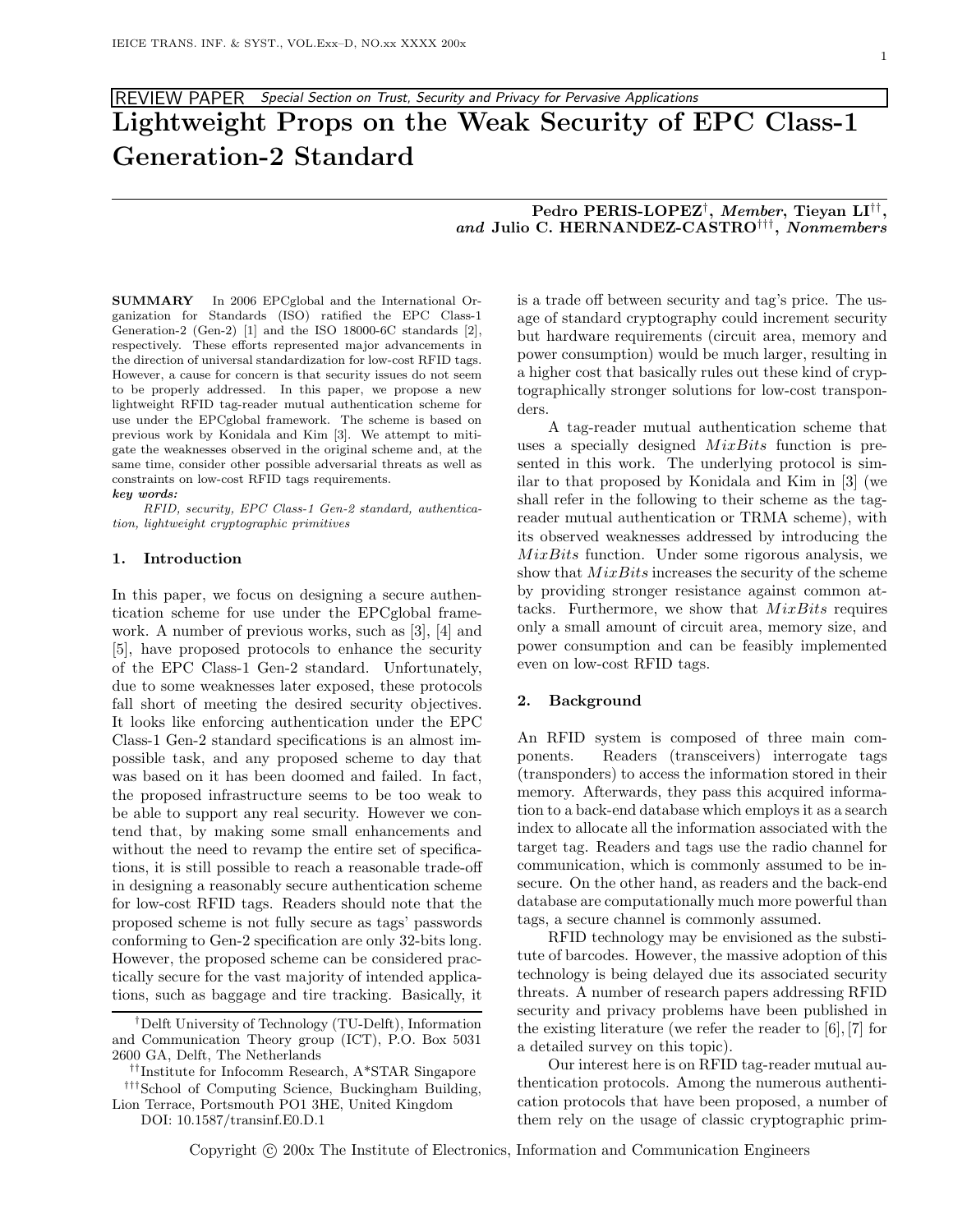itives, such as symmetric block/stream ciphers, hash functions, etc. In this paper, we focus on designing a lightweight authentication protocol for use under the EPCglobal Framework. Our objective is to feature a small gate count, memory size and power consumption for the implementation of security functions on a lowcost RFID tag. Such a restriction implies that we would have to do without classic cryptographic primitives.

Based on the EPC Class-1 Gen-2 standard specifications [1], an RFID tag that is compliant with the standard must implement the following: 1) A 32-bit secret access password that is used to control access to the tag's memory; 2) A 32-bit secret kill password that is used to kill (i.e. permanently disable) the tag; 3) a 16-bit pseudo-random number generator; 4) a 16-bit cyclic redundancy checksum.

Furthermore, a simple cover-codding technique is used to protect Access and Kill password. Specifically, the tag and the reader exchange three messages: 1) The reader sends a request message to the tag; 2) The tag backscatters a random number; 3) The received value is xored with the Access/Kill password and sends the result to the tag. 4) Finally, the tag checks the correctness of the password. The security of the above procedure is extremely weak, so performing a passive attack is very simple. An attacker listening in to the backward (tag-to-reader) and forward (reader-to-tag) channel (a very realistic assumption when using the air channel) can pick up the random number sent by the tag. Then the attacker can decrypt the ciphertext sent by the reader by performing an XOR operation (addition modulo 2) with the previous eavesdropped random number. So the Access/Kill password can be obtained by this quite simple mechanism. A detailed analysis of Gen-2 specification can be found in [8].

#### 3. Related Work

We summarize the most important proposals that attempt to rectify the security flaws presented in Gen-2 standard whilst are as best in conformance to this specification.

In [10], Juels *et al.* examined various ways for RFID tags to perform cryptographic functions while remaining EPC-C1G2 compliant. Their main idea is to take an expansive view of EPC tag memory. Instead of considering memory merely as a storage medium, they use it as an input/output way of interfacing with a cryptographic module within the tag. Read/write commands may therefore involve cryptographic values, such as messages in a challenge-response protocol. Their work clearly shows the need for mutual authentication between readers and tags. However, the assumption that a low-cost tag might support on-board cryptographic modules is unrealistic, at least at present time.

Karthikeyan and Nesterenko [11] proposed an efficient tag identification and reader authentication protocol based on a simple XOR and matrix operations. Two matrices and a key are stored in both the tag  $(K,$  $M_1, M_2^{-1}$  and the back-end database  $(K, M_1^{-1}, M_2)$ . Once the tag is identified, the reader sends to the tag messages  $Y, Z$ . The first is used to authenticate the tag and the second to update the key. However, an attacker can substitute the original Z by a random Z'. Upon receiving  $Y, Z'$ , the tag will be authenticated and will wrongly update the key. So the legitimate reader and the tag will not be able to authenticate each other any more. Additionally, the protocol is vulnerable to replay attacks, and privacy location is not guaranteed  $|5|$ .

Duc *et al.* [4] proposed a tag-to-back-end database authentication protocol. The security of Duc *et al.*'s protocol is based on key synchronization between tags and the back-end database. The last message of the protocol consists of an EndSession command, which is sent to both tags and readers. Interception of one of these messages will cause a synchronization loss between the tag and the server. The tag and the reader will then be no longer able to authenticate, which is an extremely serious problem. The protocol also presents backward secrecy problems, as compromise of the Electronic Product Code (EPC) allows an attacker to trace back all previous communications.

Chien*et al.* pointed out certain weaknesses in the schemes [11] and [4], and then proposed a new EPC-C1G2 compliant mutual authentication protocol [5]. However, Peris *et al.* [12] showed how none of the objectives are met, as it is vulnerable to attacks including identity impersonation, non-forward security and tracking. Execution of the protocol itself even produces de-synchronization between the tags and the back-end database.

In [3], Konidola and Kim produced an interesting paper which tried to correct some of the security shortcomings of the EPC-C1G2 specification. The authors hold that the proposed tag-reader mutual authentication scheme (TRMA scheme in short) frustrates the access password acquisition using a simple XOR operation, in contrast to what happens in the specification. However, Lim and Li [9] showed how a passive attacker can recover the tag's password by eavesdropping over a single run of the protocol and performing correlation analysis on the captured information. Konidala and Kim then proposed a new version of the TRMA scheme (TRMA+) in which the tag access and kill passwords are used for authentication. The extended TRMA scheme offers greater resistance against Lim and Li's attacks. It is much more difficult for an adversary to recover the access password under the correlation attack, or to forge a successful authentication under the dictionary attack. However, Peris-Lopez *et al.* showed how the access password can be disclosed under the assumption of an active attacker [16]. In addition, Lim *et al.* exposed that the correlation attack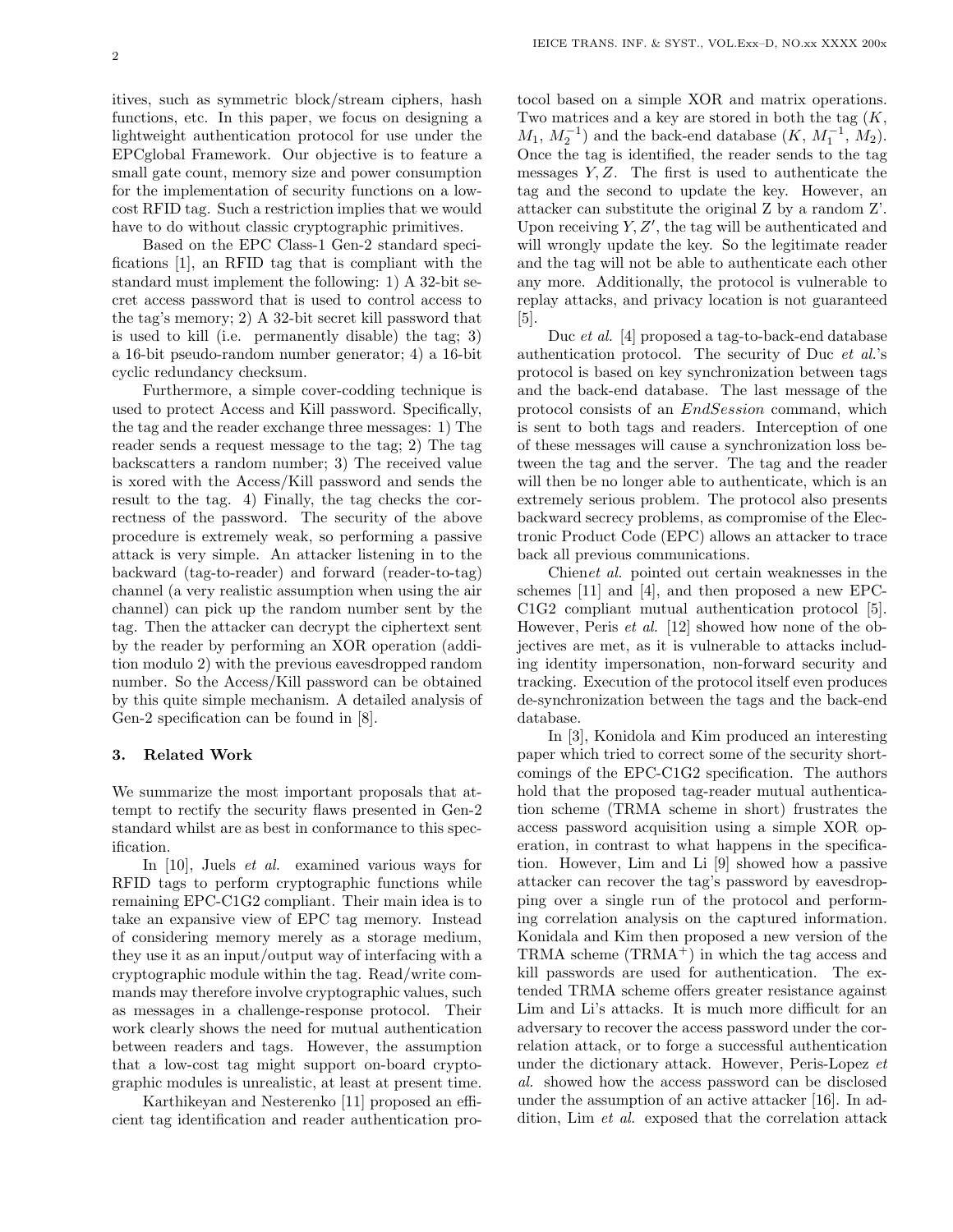

Fig. 1 The TRMA authentication protocol.

can be used against this scheme in a different way – to recover the kill password after eavesdropping over multiple authentication sessions [17].

Other recent proposals have resulted a vain attempt as shown in [13] and [14].

#### 4. The TRMA Schemes

In this section, we briefly describe the original TRMA scheme, as well as the extended TRMA scheme.

#### 4.1 The Original TRMA Scheme

In [3], Konidala and Kim presented a lightweight tagreader mutual authentication (TRMA) scheme that uses some of the features in a EPC Class-1 Gen-2 tag, as well as a specially designed pad generation function PadGen.

The *PadGen* function is used to produce a covercoding pad to mask the tag's access password before transmission. The function is performed on the tag's 32-bit access password  $PWD$ , which is broken up into 2 parts –  $PWD_M$  (comprising the 16 most significant bits) and  $PWD<sub>L</sub>$  (comprising the 16 least significant bits). PadGen takes two 16-bit random numbers  $R_i^{Tag}$ (generated by the tag) and  $R_i^{Rdr}$  (generated by the reader) as its inputs. Using each of the four hexadecimal digits in  $R_i^{Tag}$  (or  $R_i^{Rdr}$ ) to indicate a bit address within  $PWD_M$  or  $PWD_L$ , PadGen then selects those bits from  $PWD_M$  and  $PWD_L$  to form the 16-bit output pad (see the original paper for details [3]).

Under the scheme, each cover-coding pad  $PAD_i$ (for  $i = 1, 2, 3, 4$ ) can be expressed as

$$
PAD_i = PadGen(PWD, R_i^{Tag}, R_i^{Rdr})
$$
 (1)

and the authentication responses (otherwise known as the cover-coded passwords in [3] and [15]) can be expressed as

$$
CCP_{\{1,3\}} = PWD_M \oplus PAD_{\{1,3\}} \tag{2}
$$

$$
CCP_{\{2,4\}} = PWD_L \oplus PAD_{\{2,4\}} \tag{3}
$$

Fig. 1 depicts a single run of the authentication protocol.

#### 4.2 The Extended TRMA Scheme

In [15], Konidala, Kim and Kim presented an extended version of TRMA, which uses both the 32-bit access password and the 32-bit kill password. The TRMA<sup>+</sup> scheme uses the same message exchange but consumes two rounds of PadGen (instead of a single round in the original TRMA scheme), one nested within the other, to compute each cover-coding pad. The inner round performs PadGen over the access password, while the outer round performs PadGen over the kill password. Instead of (1), the resulting pad would then be expressed as

$$
PAD_i = PadGen(KWD, \n
$$
PadGen(PWD, R_i^{Tag}, R_i^{Rdr}), R_i^{Tag})(4)
$$
$$

where  $KWD$  denotes the kill password.

#### 5.  $M^3$  Authentication Protocol ( $M^3AP$ )

In this section, we introduce a new lightweight authentication scheme, known as  $M^3AP$ , to strengthen the security of the EPC Class-1 Gen-2 standard. We design M3AP by extending Konidala and Kim's scheme [3], and make use of a MixBits function to mitigate the security weaknesses found in the original scheme.

#### 5.1 Objectives

With M<sup>3</sup>AP, we emphasize that the main objective is to design a simple, cost-effective, lightweight and practical authentication protocol that provides mutual authentication between an RFID tag and an RFID reader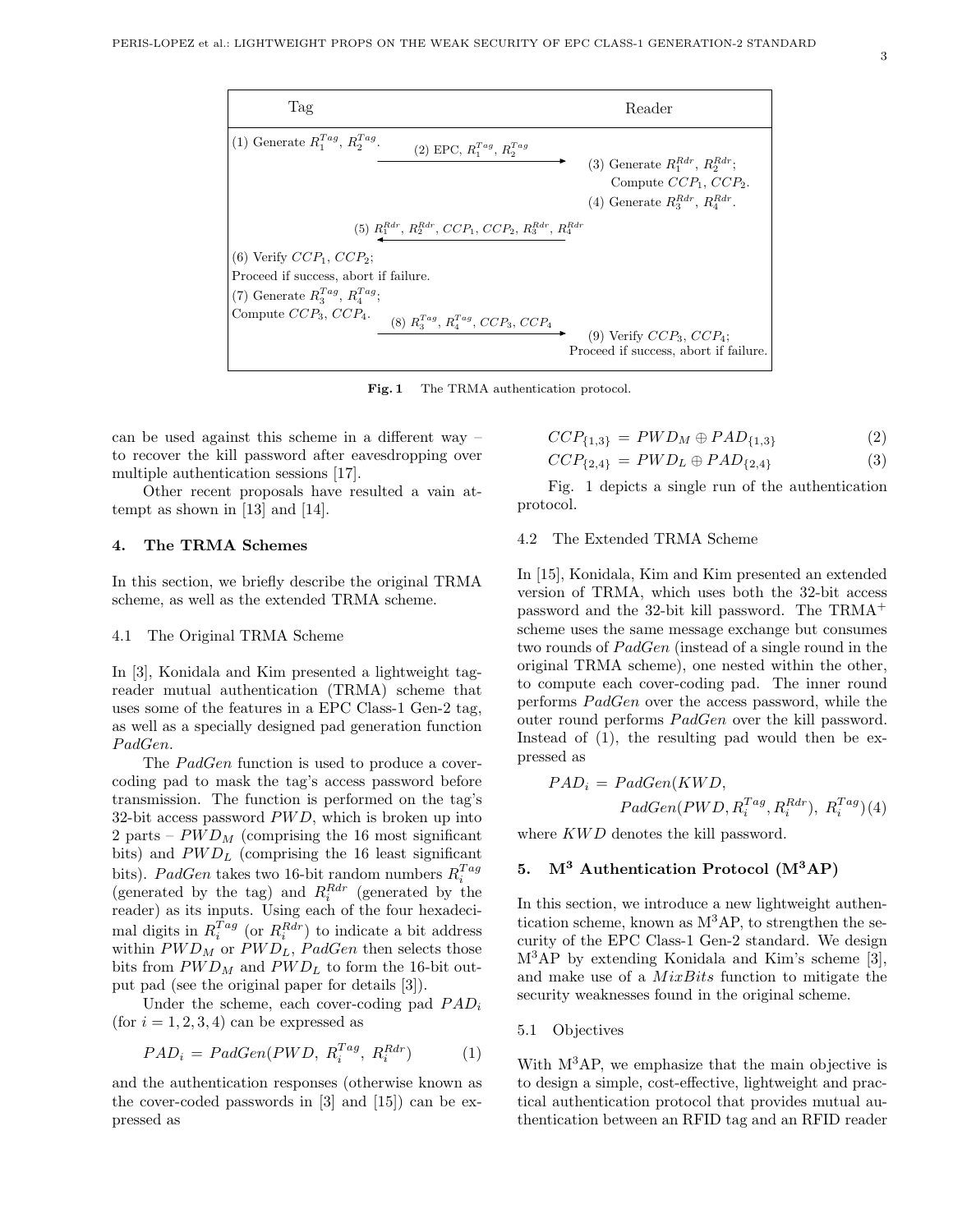under the EPCglobal framework. Privacy is not a main objective like in Gen-2 specification. Hence, as in the authentication protocol specified under the Gen-2 standard and the previously proposed TRMA protocols, we do not make provisions to enforce privacy by protecting the unique EPC but instead, allow the EPC of RFID tags to be transmitted in clear. Inevitably, this poses a problem to application environments whereby the privacy of tags and/or tag users is essential. In such cases, it would be pertinent to include measures for privacy protection. While our current scheme does not enforce privacy, we contend that it would be possible to extend the scheme to provide the necessary protection although this would require additional considerations.

#### 5.2 The Protocol

In this section, we present an improved version of Konidala and Kim's TRMA scheme that seeks to mitigate its security weaknesses. The proposed protocol was designed by taking into account tag restrictions (computational, storage and circuitry) and with minimal modifications to the general framework of the Gen-2 specification.

Assumptions: Each tag has two passwords (i.e. access -PWD- and kill -KWD- password), and is able to generate 16-bit random values and to compute checksum values. According to the set of operations supported on-chip, transponders make use of bitwise XOR operation, PadGen function defined in [3], and the specific-defined  $MixBits$  function.

We assume that the tag is singulated using a probabilistic (e.g. Aloha-based protocol) or deterministic (e.g. binary tree-walking protocol) collision avoidance protocol. At the end of each singulation, a tag is selected to communicate with the reader.

The protocol is described as follows:

$$
(1) \; Tag \to Reader: EPC, \; R_1^{Tag}, \; R_2^{Tag},
$$

$$
R_3^{Tag}, \; R_4^{Tag}
$$

The tag backscatters its EPC number. Then, the reader sends the command  $\text{Re}q$  RN to the tag over four times. Each time, the tag backscatters a new random number  $(R_i^{Tag}$  for  $i = \{1, 2, 3, 4\})$  and stores it into its memory. These are used as random challenges to the reader. Upon receiving the EPC, the reader uses it to perform an index search to retrieve the access password PWD associated with the tag from the backend database. Once PWD is obtained, the reader will then go on to compute the authentication responses.

(2) 
$$
Reader \rightarrow Tag : CCP_1, CCP_2, R_1^{Rdr}, R_2^{Rdr}, R_3^{Rdr}, R_4^{Rdr}
$$

The reader transmits its computed responses, as well

as a set of random numbers as authentication challenges to the tag. To obtain the responses  $CCP_1$  and  $CCP_2$ , it first computes an intermediate 32-bit vector PWD' from PWD and the received random challenges  ${R_i^{Tag}}_{i=1}^4$  by using our proposed  $MixBits$  function:

$$
PWD' = MixBits(PWD \oplus (R_1^{Tag} || R_2^{Tag}),
$$
  

$$
R_3^{Tag} || R_4^{Tag})
$$
 (5)

The reader then computes the authentication responses  $CCP_1$  and  $CCP_2$  as follows:

$$
CCP_1 = PWD_M \oplus PadGen(PWD',
$$
  
\n
$$
R_1^{Tag} \oplus PWD'_L, R_1^{Tag} \oplus PWD'_M)
$$
  
\n
$$
CCP_2 = PWD_L \oplus PadGen(PWD',
$$
  
\n
$$
R_2^{Tag} \oplus PWD'_L, R_2^{Tag} \oplus PWD'_M)
$$

Instead of applying PadGen to the static access password, we apply PadGen on a vector computed from the access password. This vector changes as the random challenges vary. Furthermore, both  $CCP_1$  and  $CCP_2$  depend only on the random challenges generated by the tag. In the original and extended TRMA schemes,  $CCP_1$  and  $CCP_2$  would partially depend on pseudo-random numbers generated by the reader, which presents an avenue for a malicious reader to exploit and reduces the reliability of the responses computed. After computing the responses, the reader then generates four new random numbers  $(R_i^{Rdr}$  for  $i = \{1, 2, 3, 4\}$  and presents them as challenges to the tag. The reader also stores the random challenges, which will be used to verify the tag responses.

(3) 
$$
Tag
$$
: Verify  $CCP_1$  and  $CCP_2$ .

The tag receives  $CCP_1$  and  $CCP_2$ . The access password and the random numbers used in the computation of  $CCP_1$  and  $CCP_2$  are already stored in its memory. Therefore, it has the necessary information to compute  $CCP'_1$  and  $CCP'_2$  in the same way that the reader computed  $CCP_1$  and  $CCP_2$ . The tag then compares these values with the values sent by the reader:

- 1. If  $CCP_1 = CCP'_1$  and  $CCP_2 = CCP'_2$ , then verification is successful. The tag considers the reader to be an authorized entity.
- 2. Otherwise, verification fails. The tag ends its communication with the reader and returns to arbitrate state.

$$
(4) Tag \rightarrow Reader : CCP_3, CCP_4
$$

To authenticate itself, the tag needs to reply to the reader with  $CCP_3$  and  $CCP_4$ , which are computed by taking steps similar to those taken by the reader. The tag first computes an intermediate 32-bit vector from its access password:

$$
PWD'' = MixBits(PWD' \oplus (R_1^{Rdr} || R_2^{Rdr}),
$$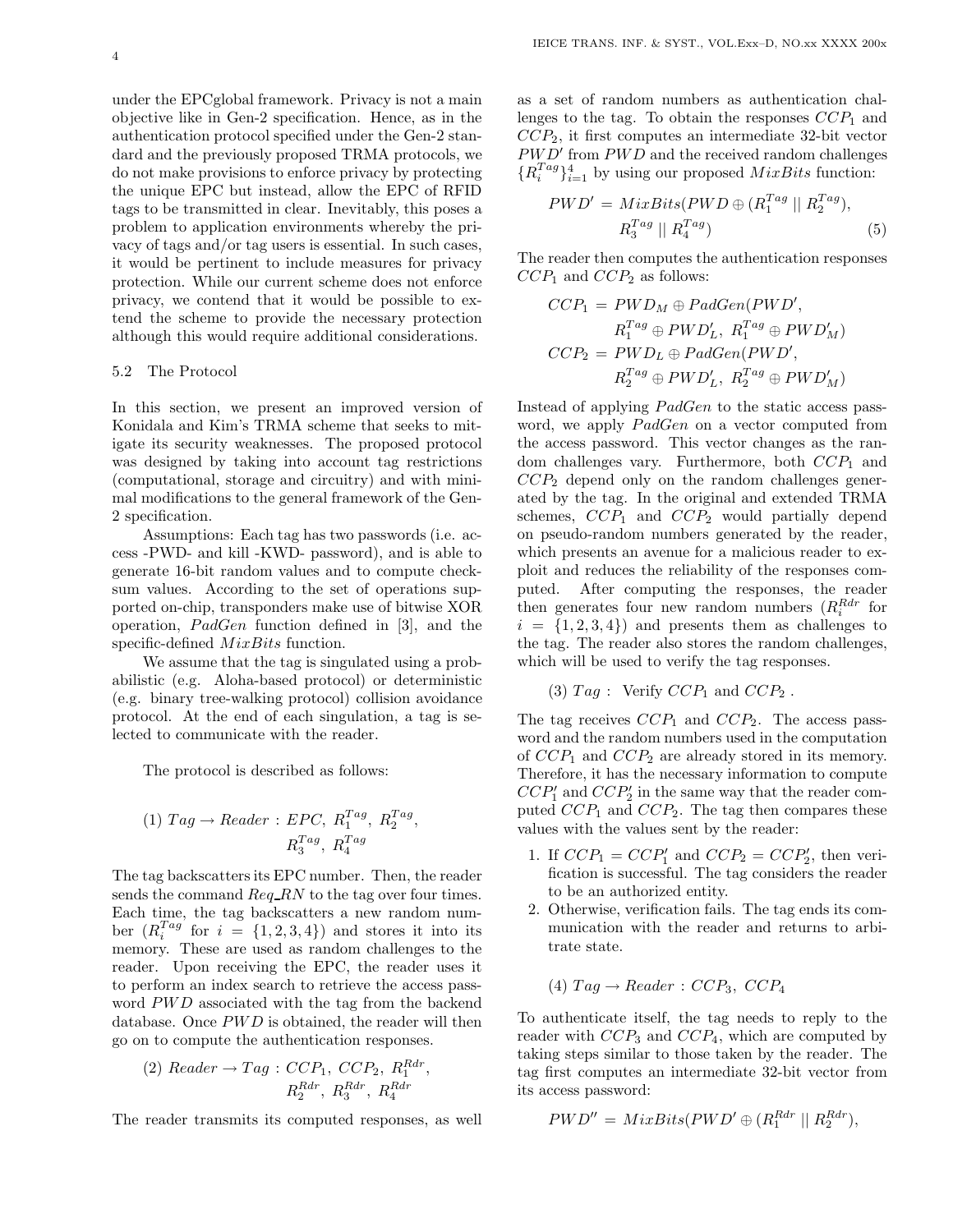

Fig. 2 The M<sup>3</sup>AP authentication protocol.

$$
R_3^{Rdr} \parallel R_4^{Rdr} \tag{6}
$$

Thereafter, the tag computes  $CCP_3$  and  $CCP_4$  as follows (note that  $PadGen$  is now computed over the new intermediate vector PWD′′):

$$
CCP_3 = PWD_M \oplus PadGen(PWD'',\nR_1^{Rdr} \oplus PWD_L'', R_1^{Rdr} \oplus PWD_M'')
$$
\n
$$
CCP_4 = PWD_L \oplus PadGen(PWD'',\nR_2^{Rdr} \oplus PWD_L'', R_2^{Rdr} \oplus PWD_M'')
$$

The tag then sends the two authentication responses  $(CCP_3, CCP_4)$  to the reader.

(5) Reader : Verify  $CCP_3$  and  $CCP_4$ .

The reader receives the responses  $CCP_3$  and  $CCP_4$ from the tag, computes  $CCP'_{3}$  and  $CCP'_{4}$  based on the information known to it, and then compares the received values with the computed values:

- 1. If  $CCP_3 = CCP'_3$  and  $CCP_4 = CCP'_4$ , then verification is successful. The reader considers the tag as an authentic (or genuine) tag.
- 2. Otherwise, verification fails. The reader will emit an alarm to the back-end database to indicate this event (perhaps to inform the database that a fake tag or a counterfeit product is detected).

Fig. 2 depicts a single run of the authentication protocol.

#### 6. The MixBits Function

RFID tags (e.g. EPCglobal Class I or Class II tags) are devices with severe limitations (in terms of computational, storage and circuitry requirements). Due to these hard restrictions, the use of standard cryptographic primitives lies beyond their capabilities. Hence, the design of a secure lightweight MixBits function for

our  $M^3AP$  protocol becomes a stimulating challenge. We contend that the basic requirements of this function should be as follows:

- 1. Only efficient operations that are easily implemented in hardware should be used. For example, rotations may be included, but multiplications should be excluded due to their high cost [18].
- 2. Triangular functions [20] (e.g. bitwise operations or addition mod  $N$  ) and non-triangular functions (e.g. rotations) should be combined to prune simple linear cryptanalysis [21].
- 3. A highly non-linear function that provides a negligible relationship between the inputs and the outputs, should be used.
- 4. Temporal requirements will limit the number of operations a tag may compute. The read speed of a tag conforming to Gen-2 is about twice that of Gen-1, with average read rates of around 450 tags per second [1]. Additionally, power consumption also restricts the total account of operations consumed.

We obtain possible candidates for MixBits through evolving compositions of extremely light operands by means of genetic programming. We refer the interested reader to [22] where a detailed description of the methodology used to obtain our function is explained. Several experiments are then conducted on the candidates to pick the best highly non-linear function. At the end of the experiments, the following function is selected for  $MixBits$ , which conforms to all the aforementioned requirements. Inputs  $(X \text{ and } Y)$ and output  $(Z)$  are 32-bits of length and the function has a loop of 32 iterations:

```
Z = MixBits(X, Y)----------------------------
Z = X:
for(i=0; i<32; i++) {
```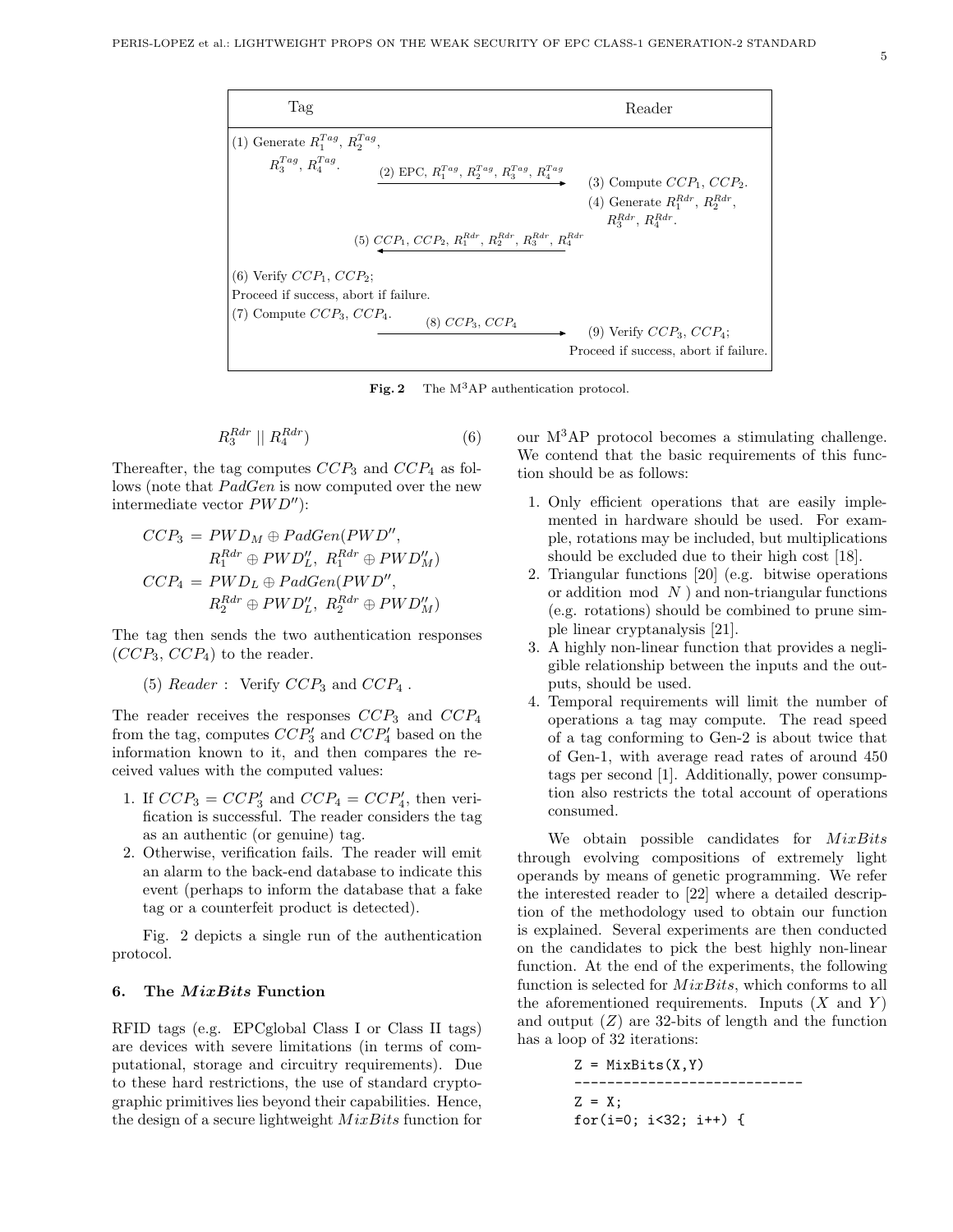#### $Z = (Z<<1) + ((Z+Y)>>1);$ ----------------------------

where addition is carried out modulo  $2^{32}$ ,  $<<$  denotes bitwise left shift and >> denotes bitwise right shift.

#### 7. Analysis of the  $MixBits$  Function

In this section, we cryptanalyze the proposed function and conduct an statistical analysis over is output. Then, we estimate the hardware requirements to its implementation and analyze the throughput provided by this function. Finally, MixBits is compared with several lightweight primitives.

#### 7.1 Security Analysis

Linear cryptanalysis, commonly used for block cipher cryptanalysis, is employed to study how the output of this function can be approximated by a linear function. In order to obtain a linear bias, the following experiment is carried out: two 32-bit masks  $(A, B)$  are randomly picked, and two consecutive outputs  $(Z_i, Z_{i+1})$ are generated from them. With these two masks, the equality  $A * Z_i = B * Z_{i+1}$  is evaluated (\* denotes scalar product, with a mod 2 operation carried out after the addition). This process is repeated  $2<sup>n</sup>$  times, from which we obtain the number of successes  $(m)$ . The bias is then defined as:

$$
BIAS = \frac{1}{2^{-\log_2(\lfloor \frac{m}{2^n} - \frac{1}{2} \rfloor)}}\tag{7}
$$

Several pairs of different masks A and B, are randomly picked and tested. For each mask pair,  $2^{25}$  32-bit outputs are generated, and the expression  $A * Z_i = B * Z_{i+1}$ is evaluated over them. To obtain these outputs, the  $X$ and Y variables are initialized to random values in the beginning and as the experiment runs, the  $X$  variable remains unchanged (here, we attempt to consider a disadvantageous scenario) while the Y variable is set to a new random value each time a new output is computed. From the above experiment we can deduce that the bias of the  $MixBits$  function is bounded by  $2^{-11.13}$ .

The serial correlation coefficients (at bit, byte and 4-byte level) are also studied to measure the extent to which a new intermediate output  $Z_i$  depends upon the previous value  $Z_{i-1}$ . To obtain a sizeable test sample,  $2^{24}$  Z outputs are computed. As in the above experiment, the  $X$  and  $Y$  variables are randomly initialized at the beginning, and the Y variable is set to a new random value each time a new output is computed. Further analysis on the XOR  $(Z_i \oplus Z_{i+1})$  and the difference  $(Z_i - Z_{i+1})$  between two consecutive outputs are performed. The results are summarized in Table 1.

In addition, we evaluate how an attacker might predict an output if previous outputs are known. The bit-byte prediction tests [23] used to evaluate the randomness of the Konton2 stream cipher are employed

Table 1 Serial Correlation Test

|                      | $Z = MixBits(X, Y)$ |             |             |  |  |
|----------------------|---------------------|-------------|-------------|--|--|
| Experiment           | Bit                 | <b>Byte</b> | $4 - B$ yte |  |  |
| $Z_i$                | 0.000024            | $-0.000089$ | 0.000279    |  |  |
| $Z_i \oplus Z_{i+1}$ | $-0.000045$         | 0.000026    | 0.000174    |  |  |
| $Z_i - Z_{i+1}$      | $-0.000059$         | $-0.000009$ | $-0.000196$ |  |  |

Table 2 Bit-Byte Prediction Tests for Randomness (Adapted from [23])

|                               | $Z = MixBits(X, Y)$ |                      |                 |
|-------------------------------|---------------------|----------------------|-----------------|
| <b>Test</b>                   | $Z_i$               | $Z_i \oplus Z_{i+1}$ | $Z_i - Z_{i+1}$ |
| <b>Bit Prediction Test A</b>  | 0.0032              | 0.8446               | 0.8453          |
| <b>Bit Prediction Test B</b>  | 0.1284              | 0.7925               | 0.7928          |
| Bit Prediction Test C         | 0.4094              | 0.9735               | 0.9729          |
| <b>Bit Prediction Test D</b>  | 0.7448              | 0.9690               | 0.9687          |
| Bit Prediction Test E         | 0.2975              | 0.6758               | 0.6717          |
| Byte Prediction Test A        | 0.3049              | 0.6919               | 0.6970          |
| Byte Prediction Test B        | 0.8854              | 0.8551               | 0.8522          |
| Byte Prediction Test C        | 0.8549              | 0.8246               | 0.8209          |
| <b>Byte Prediction Test D</b> | 0.1717              | 0.9493               | 0.9483          |
| <b>Byte Repetition Test</b>   | 0.7289              | 0.0684               | 0.0685          |

for this purpose. Eight algorithms are used to predict the value of each bit (resp. byte) from the beginning to the end of the sequence. For a perfectly random sequence, the probability of success of any of the algorithms should be  $1/2$  (resp.  $1/2^8$ ). The number of successes is counted, and a chi-squared statistic with 1 degree of freedom computed. Table 2 shows the results.

From our analysis, we find that  $MixBits$  has very good properties. Indeed, our analysis shows that the output of MixBits cannot be predicted significantly better than a pure random guess if the adversary does not have any knowledge of the secret access password. That is, output sequence of  $MixBits$  is not polynomial distinguishable from a truly random number.

#### 7.2 Performance Analysis

The *MitBits* function only uses efficient operations and combines triangular (i.e. addition mod  $2^{32}$ ) and nontriangular functions (i.e. bitwise right/left shift) as requirements 1 and 2 demand. Specifically, the necessary architecture to implement this function can be divided into three main modules: 1) Memory blocks where all the 32-bit used variables are stored; 2) Arithmetic logic Unit in which the addition mod  $2^{32}$  is supported; 3) Additional logic used for control purpose. An estimate of the gate count for MixBits can be easily obtained. Six logic gates are needed for each bit added in parallel† . The registers will be implemented by means of flip-flops, each of which requires 8 gate equivalents [24]. Specifically, two 32-bit registers are needed – one to store the output Z and another for the intermediate results. Hence, a total of around 740 gate equivalents are needed to implement MixBits, considering that a

<sup>&</sup>lt;sup>†</sup>  $S = A \oplus [B \oplus C_{ENT}]$   $C_{SAL} = BC_{ENT} + AC_{ENT} + AB$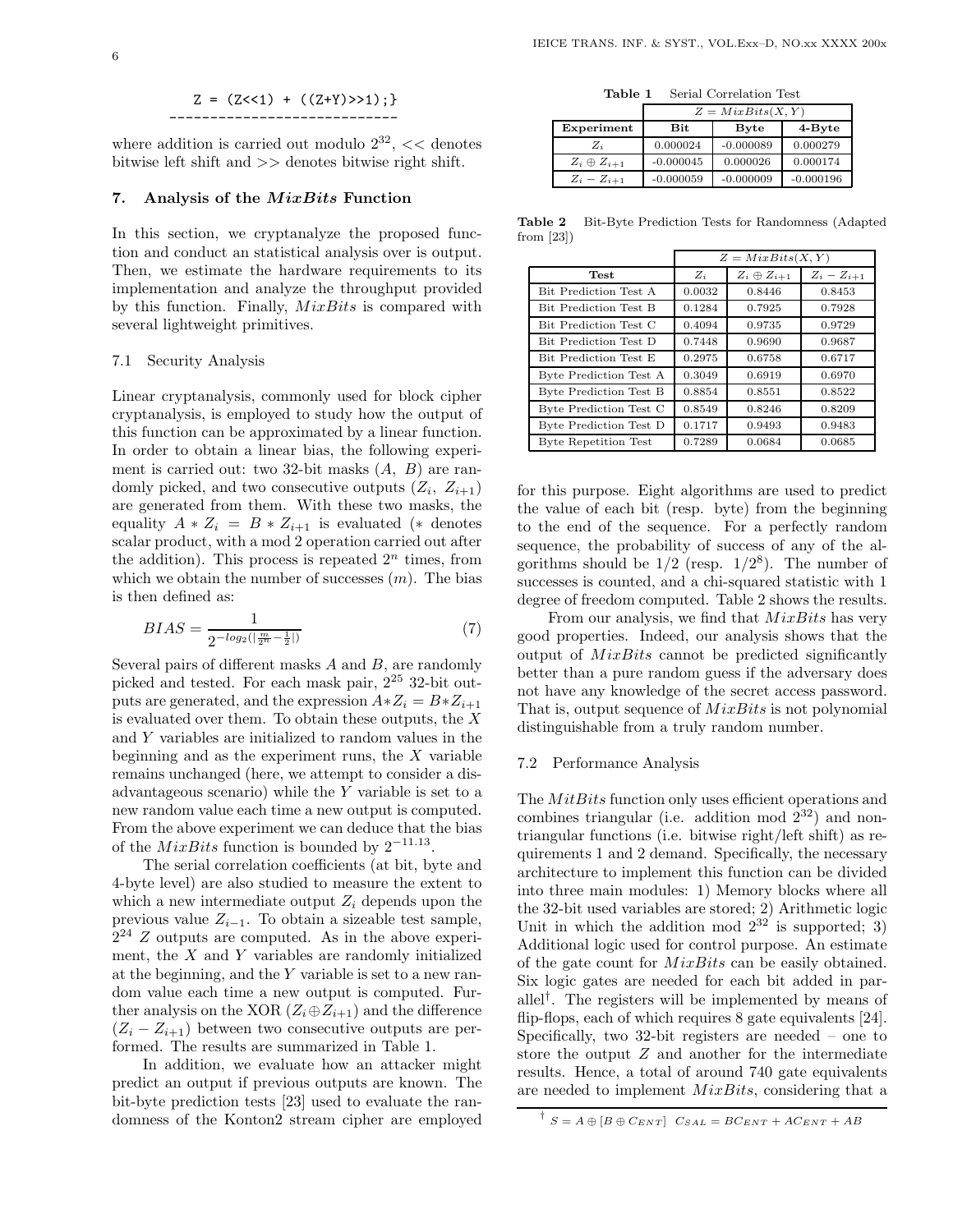| Cryptographic              | Gates      | Cycles per | Throughput at      | Price       |  |  |  |
|----------------------------|------------|------------|--------------------|-------------|--|--|--|
| primitive                  | Equivalent | block      | 100 KHz (Kbps)     | (Cents)     |  |  |  |
| Mixbits                    | 740        | 128        | 25                 | Κ           |  |  |  |
| <b>Block</b> ciphers       |            |            |                    |             |  |  |  |
| 281<br>Present             | 1,570      | 32         | 200                | $K + 0.83$  |  |  |  |
| <b>DESL</b> [29]           | 1,848      | 144        | 44.4               | $K + 1.12$  |  |  |  |
| HIGHT<br>$\left[30\right]$ | 3,048      | 34         | 188.2              | $K + 2.31$  |  |  |  |
| AES<br>$\left[31\right]$   | 3,400      | 1,032      | 12.4               | $K + 2.66$  |  |  |  |
| Stream ciphers             |            |            |                    |             |  |  |  |
| Grain-80 [32]              | 1,294      |            | 100                | $K + 0.51$  |  |  |  |
| Grain-80, x16 [32]         | 3,239      |            | 1,600              | $K + 2.50$  |  |  |  |
| Trivium [32]               | 2,599      |            | 100                | $K + 1.86$  |  |  |  |
| Trivium, $x16$ [32]        | 3,185      |            | 1,600              | $K + 2.44$  |  |  |  |
| <b>Hash functions</b>      |            |            |                    |             |  |  |  |
| MD5 [33]                   | 8,400      | 612        | $\overline{20.91}$ | $K + 7.66$  |  |  |  |
| SHA-1 [34]                 | 8,120      | 1,274      | 12.56              | $K + 7.38$  |  |  |  |
| <b>SHA-256</b><br>[34]     | 10.868     | 1,128      | 22.69              | $K + 10.13$ |  |  |  |

Table 3 Performance Comparison

 $0.05 *$  (Memory block + Arithmetic logic Unit) is the circuit area taken up by the control unit.

An estimate of the temporal requirements can also be carried out. A tag has to spend around 128 clock cycles to compute an output  $(Z = MixBits(X, Y)).$ Assuming a clock frequency of 100 KHz , which is the most common operation frequency for RF transponders [25], a tag can compute around 780 updates per second. Hence, the timing requirements  $(> 450$  answers/sec) are completely fulfilled.

To complete the analysis, a comparison with several block/stream ciphers and hash functions is carried out and the results shown in Table 3 (for the price comparison,  $MixBits$  is fixed as the reference and every extra 1,000 gates is assumed to increase chip price by \$0.01 [26]). We find that  $MixBits$  is the most efficient in circuit area and although throughput is not the highest, it is within the requirements of the intended applications (e.g. baggage tracking, electronic toll collection, pallet tracking, etc.).

Lightweight ciphers such as Present or Grain require only 1,570 or 1,294 gate equivalents respectively. However, this number of gates, even though small, may still exceed the capabilities of tags conforming to Gen-2 specification. Furthermore, where tag price is concerned, slight differences in tag prices can be greatly magnified under an operating environment where large numbers of tags are deployed. Imagine for a company that needs to deploy 500 million tags. A difference of US \$0.0051 – 0.0083 (Grain-Present) per tag would amount to US \$ 2,550,000 – 4,150,000 of extra costs in total, which is a significant sum. In this case, using Grain or Present cipher could be rather expensive. In addition, the above primitives can not take up the whole of the circuit area devoted to security because a significant number of logic gates has to be set aside for the 16-bit PRNG supported on-chip and a PRNG conforming to Gen-2 specification requires around 1,600 gate equivalents [27]. While the use of a cipher or hash function would increase the level of security, it would also incur hardware costs. In this work, our main objective is to design a lightweight authentication protocol under the EPCglobal Framework, and requires balancing tradeoffs between security and hardware restrictions. Summarizing, we find that our proposed MixBits function performs reasonably well and provides an appropriate security level for tags compliant with the EPC Class-1 Gen-2 specification.

#### 8. Analysis of the  $M^3AP$  Protocol

In this section, we provide a proof sketch to show that our proposed M<sup>3</sup>AP protocol provides mutual authentication between a tag and a reader. In addition, we also analyze the security of the protocol by examining how the protocol fares against previous attacks exposed on the TRMA schemes, as well as other passive and active attacks.

#### 8.1 Verification of Mutual Authentication.

In an RFID context, authentication serves the purpose of validating and confirming the identities of tags and/or readers. With proper authentication, illegitimate readers and tags can then be identified from legitimate ones and the necessary action can then be taken thereafter. Our proposed  $M<sup>3</sup>AP$  protocol have been designed to incorporate both reader-to-tag authentication (with  $CCP_1$  and  $CCP_2$ ) and tag-to-reader authentication (with  $CCP_3$  and  $CCP_4$ ). In this section, we show that  $M^3AP$  achieves these objectives.

Reader-to-Tag Authentication: The first two messages of our proposed scheme allow a legitimate reader that has knowledge of the tag's access password to authenticate itself to the tag. A malicious (or illegitimate) reader does not possess the access password to generate the corresponding responses  $(CCP<sub>1</sub>$  and  $CCP_2$ ). Due to lack of authorization for the illegitimate reader, this information cannot be obtained from the manufacturer (EPC-IS). In addition, the computation of  $CCP_1$  and  $CCP_2$  uses only random challenges from the tag. In the original TRMA scheme,  $CCP_1$ and  $CCP<sub>2</sub>$  are computed from random values generated by the tag, as well as random values generated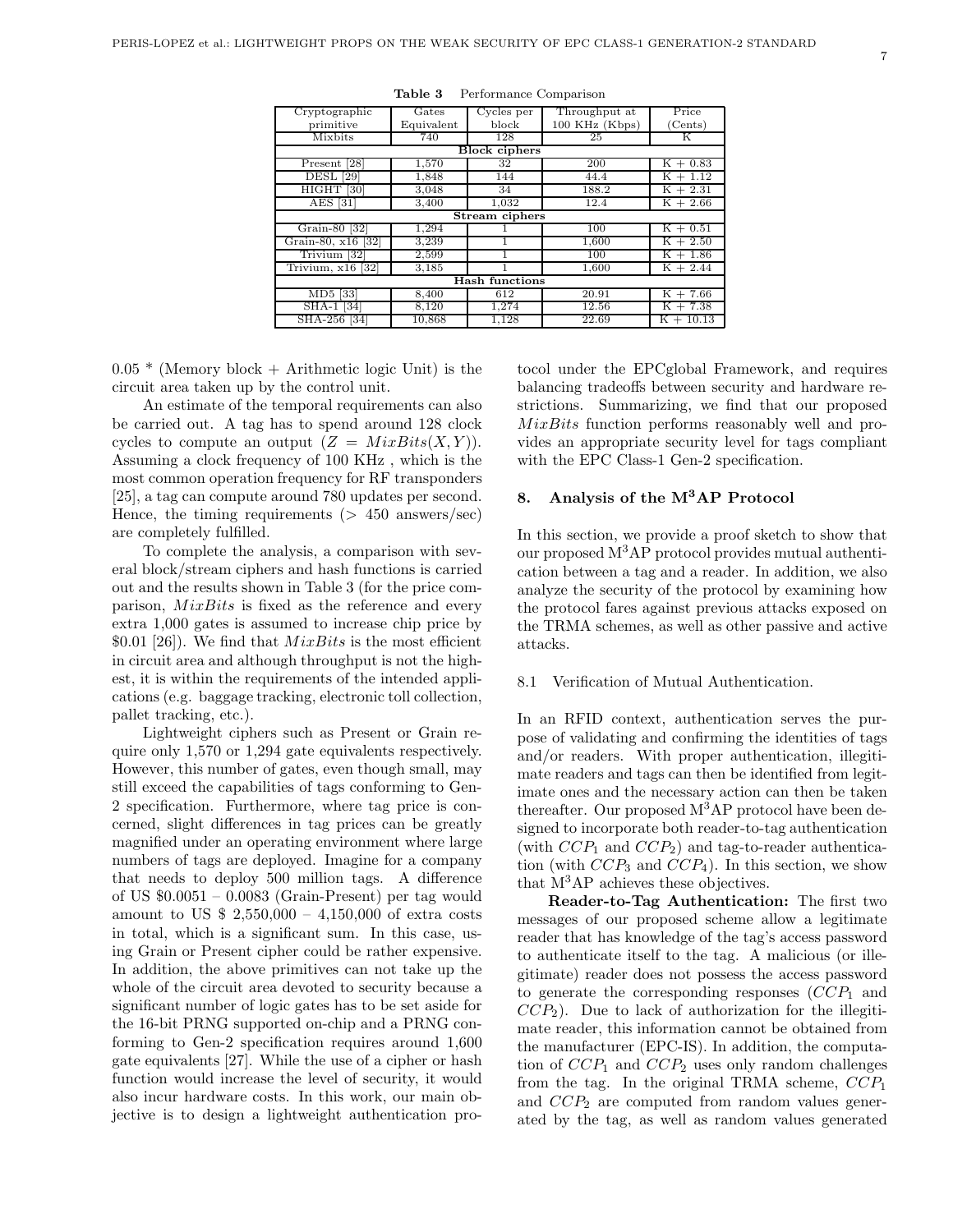by the reader. However, this provides an avenue for an illegitimate reader to specify the random values in such a way that allows it to circumvent the scheme and forge a successful authentication more easily. By having the reader compute the authentication responses based solely on random challenges generated by the tag and the shared secret (the tag access password), our scheme eliminates such a weakness.

Tag-to-Reader Authentication: The third message of our scheme is for a legitimate tag to authenticate itself to the reader after it has confirmed that the reader is a legitimate one. A fraudulent tag does not possess the access password that is necessary to compute the cover-codes  $(CCP_3$  and  $CCP_4$ ). In this case, covercodes only depend on the random numbers picked by the genuine reader and avoids the vulnerability in the original TRMA scheme whereby the attacker has control over the inputs required to compute the authentication response. Hence, without knowledge of the correct access password, a tag impersonation attack cannot be successful and authentication would fail.

The following Lemma highlights the fact that the security level for this scheme is bounded by  $2^{-32}$ . Note that access and kill passwords are 32-bits conforming to Gen-2 specification. Indeed, the proposed scheme represents a trade of between security and keeping the scheme under the EPCglobal framework, instead of using a more demanding resources and completely secure solution (e.g. hash-based RFID protocol).

*Lemma. The security of the M*<sup>3</sup>*AP protocol against* an adversary A making at most  $q_{rt}$  or  $q_{tr}$  queries is *bounded by* 2 −2·l *, where* l *denotes the length of the cover-codes:*

$$
Adv_A^{M^3AP} = max\{q_{rt} \cdot Succ_{CCP_1 \& CCP_2(l),\\q_{tr} \cdot Succ_{CCP_3 \& CCP_4(l)]\}
$$
 (8)

where  $Succ_{CCP_i\&CCP_j}(l) = \frac{1}{2^l} \cdot \frac{1}{2^l} = \frac{1}{2^{2\cdot l}} = \frac{1}{2^{2\cdot 16}} =$  $\frac{1}{2^{32}}$  and  $q_{rt}/q_{tr}$  symbolizes the number of queries sent by an adversary to the tag/reader respectively.

#### 8.2 Resistance against Previous Attacks on TRMA

Resistance against the Correlation Attack. In order to perform the correlation attack described in [9], the adversary first needs to find a correlation between the access password PWD and the MixBits output  $(PWD'$  and  $PWD'$ ). Once this is found, the adversary can make use of the relationships derived in [9] (the relationships between PWD and the output of PadGen, where in our new scheme, PadGen is applied to  $PWD'$  and  $PWD''$  instead of  $PWD$ ) to attack the scheme. However, as witnessed in the last section, we have shown that it is highly difficult to obtain any correlation between the input and output of MixBits. Hence, we contend that our proposed scheme provides strong resistance against the correlation attack.

Resistance against the Dictionary Attack. In the original TRMA scheme, the value of each bit of the authentication response  $CCP_i$   $(i = \{1, 2, 3, 4\})$  is only dependent on the value of a particular hex-digit in  $R_i^{Tag}$ or  $R_i^{Rdr}$ . For example, the first bit of  $CCP_1$  depends on the first hex-digit of  $R_1^{Tag}$ . If the value of a hexdigit in any  $R_i^{Tag}$  or  $R_i^{Rdr}$  is repeated (i.e. it had the same value in a previous authentication session), then the adversary would be able to successfully predict the value for the corresponding bit in  $R_i$  to forge a successful authentication. In our proposed scheme, we find that each bit in any  $R_i$  is dependent on all four 16-bit random numbers generated by the tag and the reader. For example, each bit in  $CCP_1$  or  $CCP_2$  is dependent on all four of  $R_1^{Tag}$ ,  $R_2^{Tag}$ ,  $R_1^{Rdr}$  and  $R_2^{Rdr}$ . This is because all of them are involved in the computation of  $PWD'$  in  $MixBits$ . Moreover, the nature of  $MixBits$ ensures that the bits of the four random numbers are diffused within PWD′ . In order to successfully predict the value of a bit in  $CCP_1$  or  $CCP_2$ , the adversary must encounter a situation whereby all four random numbers contain the same values that have appeared together in a previous session. The probability of this occurring is extremely low, since with a total of 64 bits between them, the number of possible combinations amounts to 2 <sup>64</sup>. Hence, the dictionary attack is still possible but becomes extremely difficult. In fact, this attack can be completely prevented if we update or refresh the access password after every authentication session. For example, we can change the access password from PWD to  $PWD''$  at the end of the protocol after both parties are mutually authenticated. The new access password will then be used for the next authentication session, and so on.

Resistance against the Tag Killing Attack. Unlike the extended TRMA scheme, the kill password is not used in our proposed authentication scheme. Furthermore, all messages exchanged during the protocol are independent of the kill password of the communicating tag. Hence, an adversary would not be able to gather any information about the kill password of tags from authentication sessions under our proposed scheme.

#### 8.3 Resistance against Other Attacks

Resistance against Replay Attacks. In a replay attack, the adversary eavesdrops on the messages exchanged between a legitimate reader and a legitimate tag, and replays the authentication responses to masquerade as the reader or the tag. Such an attack would be successful only if all the four random challenges have appeared together and in the right sequence in a previous authentication session. With the legitimate parties generating fresh random challenges for each authenti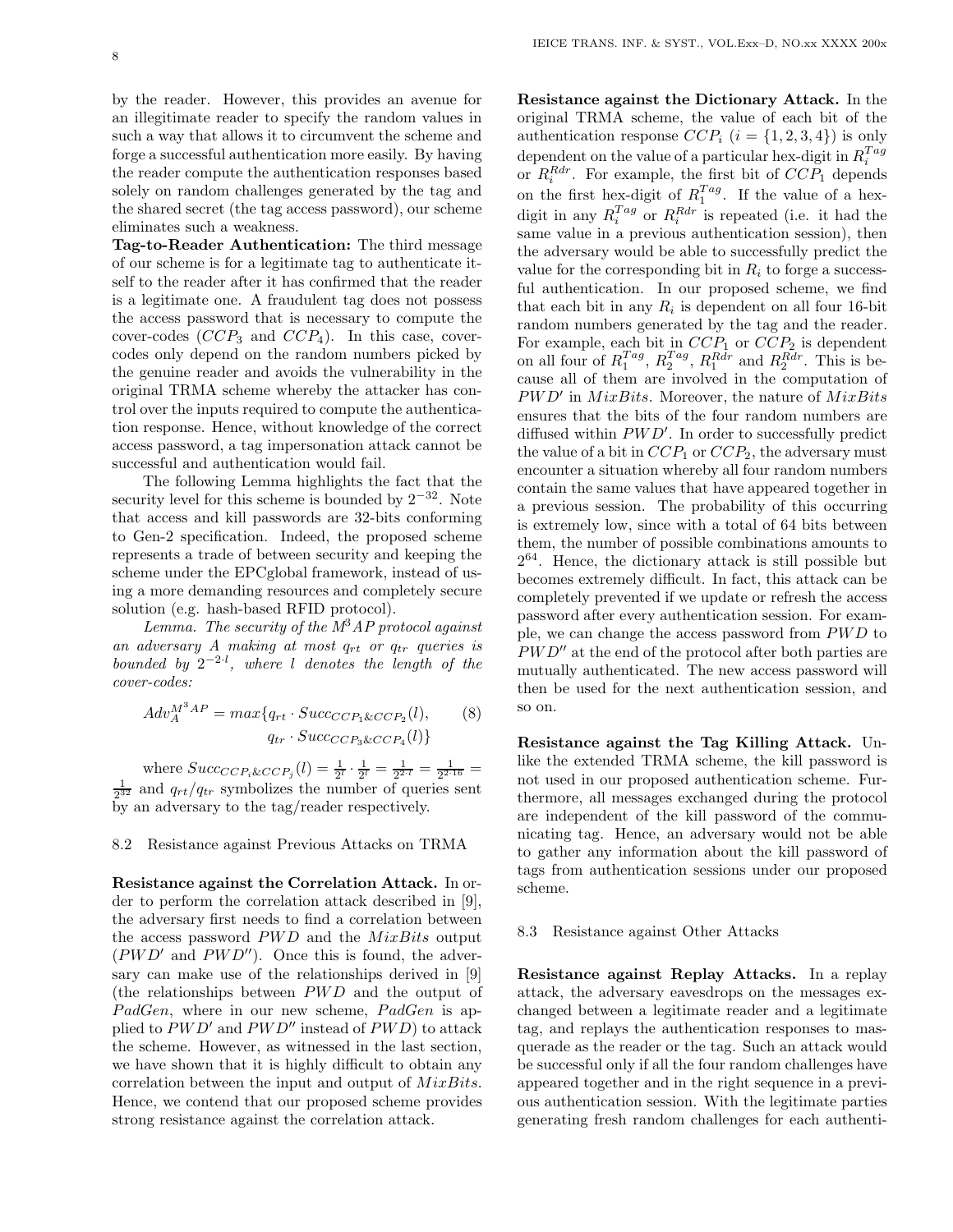cation session, the probability of success for a replay attack would be extremely low  $(1/2^{64})$ .

Resistance against Offline Brute Force Attacks. In an offline brute force attack, an adversary eavesdrops on a single pass (for example, the reader-to-tag authentication) of an authentication session to obtain a set of random challenges and the valid response based on those challenges. Next, the adversary assumes a value for the access password and computes a response based on the collected challenges (by executing the  $MixBits$ function, the *PadGen* function, and other necessary operations). If the computed response matches with the collected response, then the value assumed for the access password was correct. Otherwise, the adversary tries the next probable value for the access password, repeating until a correct match is found. The complexity of this attack is  $O(2<sup>l</sup>)$ , where l is the number of bits in the access password. To offer adequate resistance against such an attack,  $l$  should be sufficiently large, yet not so large as to violate constraints in the tag implementation. We note that under the Gen-2 standard,  $l = 32$  bits and this may not be sufficient to thwart an attack where computations are carried out on a PC.

Resistance against Active Brute Force Attacks. Active brute force attacks generally require an adversary to actively take part in the authentication protocol by masquerading as a tag or a reader. A number of scenarios are possible. In the first scenario, an adversary can programme a malicious reader/tag to repeatedly probe a legitimate tag/reader. During each authentication attempt, the reader/tag tries a different value for the access password. This continues until the adversary authenticates successfully to the tag/reader. In another scenario, an adversary can iteratively issue challenges to the legitimate reader and record valid sets of challenges and responses to form a dictionary. Both attacks can be made infeasible with sufficiently large access passwords and random challenges, or the use of password updating.

Resistance against De-synchronization Attacks. Under our proposed scheme, since the access password is constant, there is no threat of de-synchronization. However, as discussed earlier, to completely prevent some of the attacks, it would be necessary to update the access password at the end of each successful mutual authentication. In this case, the copies of the access password kept at the tag and the reader (or the back-end database, as in most cases) must be the same at all times, i.e. they must be synchronized. Once any party fails to update its copy of the access password at the end of a successful authentication session, both parties will be de-synchronized. Hence, with password updating, extra measures may need to be taken to ensure that the protocol is robust against de-synchronization.

Resistance against Skimming Attacks. In a skimming attack, an adversary reads the contents of a legitimate tag and copies those contents over to the target tag (the clone). For an RFID tag that complies with the EPC Class-1 Gen-2 standard, the access password of the tag would be stored in protected memory and cannot be revealed through skimming. The only contents that could be copied to the clone are the EPC and the data stored in the unprotected memory. These information would not be sufficient for the cloned tag to perform a successful authentication. Hence, our protocol is resistant against unauthorized skimming.

Resistance against Reverse Engineering. For reverse engineering, we assume that the adversary is equipped with the expertise to disclose contents stored in both the unprotected and protected memory of the tag. Possible methods used could include probing, fault injection, power and timing analysis, etc. Obviously, the low-cost EPC Class-1 Gen-2 tags would be vulnerable to a highly skilled adversary who is well-versed in reverse engineering techniques. With all the tag contents disclosed, the adversary can forge a successful authentication with a legitimate reader. However, since the access password for each tag is expected to be different, the adversary would only be able to masquerade as the compromised tag and not other tags. This attack could be rather expensive to launch on a large scale tag constellation and may not be cost-effective since the benefits reaped to the adversary are highly likely to outweigh the costs incurred.

Resistance against Unauthorized Tracking. As mentioned earlier, privacy is not a focus in this work and the current EPCglobal Framework does not seem to address privacy issues. The transmission of the EPC in clear implies that unauthorized tracking of tags is possible. We contend that it is possible to integrate previously proposed methods with our scheme to guard against privacy violation. For example, the EPC can be replaced with a pseudonym (as proposed in [35]) or be relabelled (as in [36]) to prevent tracking of the tag. The EPC can also be protected using masking or RF jamming techniques (e.g. [37]), or through controls provided by an RFID proxy device (e.g. [38]). Naturally, implementing these solutions for privacy protection incurs in higher costs on the resulting system.

#### 9. Conclusions

In this paper, a new authentication protocol named M3AP and based on the protocol of Konidala *et al.*, is proposed. The security deficiencies in [3] were corrected in  $M^3AP$  with the introduction of the complex but lightweight MixBits function. MixBits has been obtained by means of Genetic Programming. Its security and performance has been studied in some depth. In addition, a security analysis of the whole  $M<sup>3</sup>AP$  protocol has been accomplished, and we find that there is greater resistance against common attacks. In conclusion, we expect that our  $M^3AP$  protocol can help to increase the security level of EPC Class-1 Gen-2 / ISO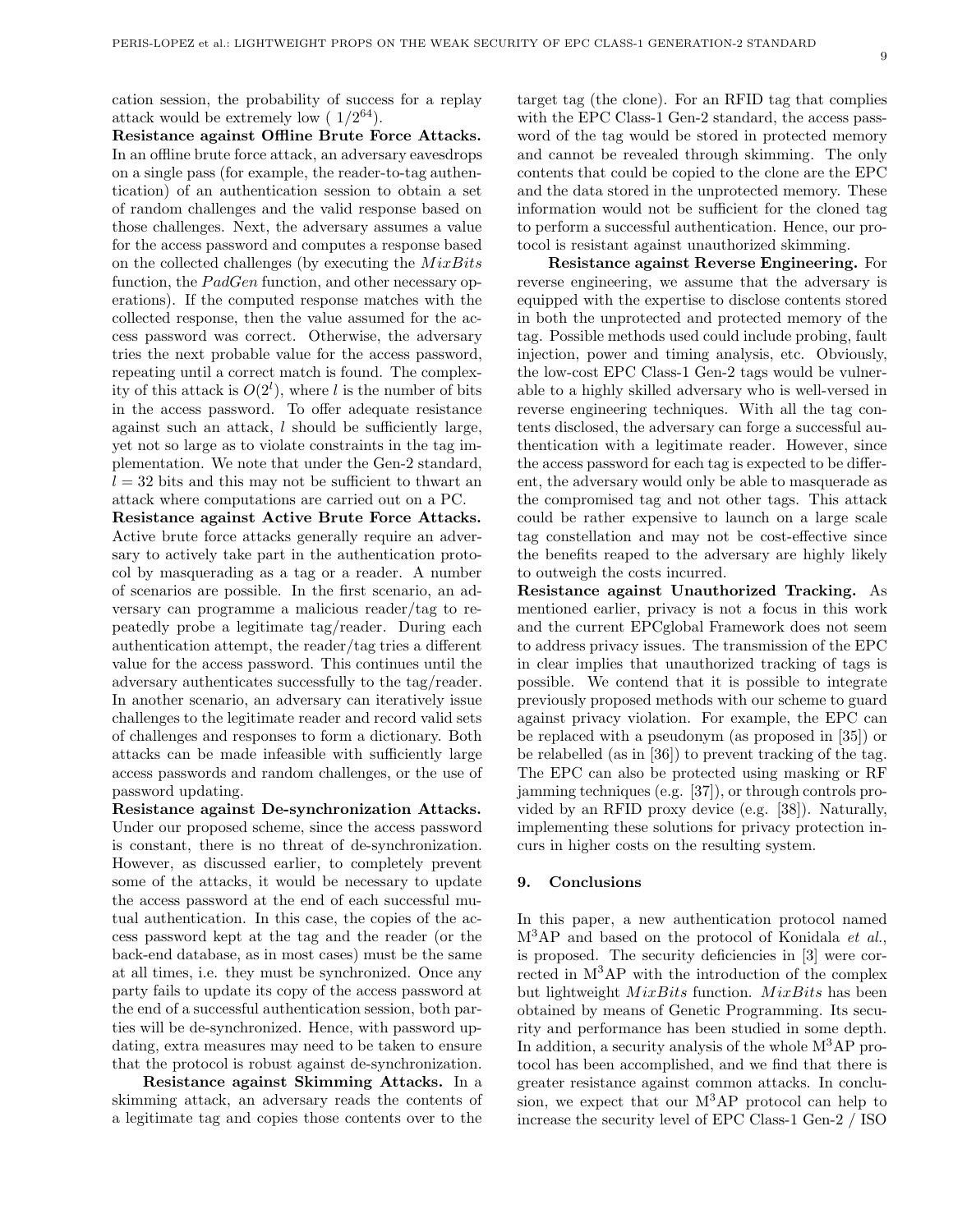18000-6C specification.

#### Acknowledgments

We are grateful to Tong-Lee Lim for his helpful comments and invaluable help.

#### References

- [1] EPCglobal, EPC Radio-Frequency Identity Protocols Class-1 Generation-2 UHF RFID Protocol for Communications at 860MHz-960MHz Version 1.2.0, 2008.
- [2] International Organization for Standards (ISO), ISO/IEC 18000-6: Radio frequency identification for item management – Part 6: Parameters for air interface communications at 860 MHz to 960 MHz.
- [3] D. M. Konidala and K. Kim, "RFID tag-reader mutual authentication scheme utilizing tag's access password", *Auto-ID Labs, White Paper WP-HARDWARE-033*, 2007.
- [4] D. N. Duc, J. Park, H. Lee, K. Kim, "Enhancing security of EPCglobal Gen-2 RFID tag against traceability and cloning", in *Proc. of the Symposium on Cryptography and Information Security*, 2006.
- [5] H. Y. Chien, C. H. Chen, "Mutual authentication protocol for RFID conforming to EPC Class 1 Gen 2 standards", in *Computer Standards & Interfaces*, vol. 29(2), pp. 254 - 259, 2007.
- [6] A. Juels, "RFID security and privacy: a sesearch survey", in *IEEE Journal on Selected Areas in Communications*, vol. 24(2), pp. 381-394, Feb. 2006.
- [7] A. Mitrokotsa, M. R. Rieback and A. S. Tanenbaum, "Classification of RFID Attacks", in *Proceedings of the 2nd International Workshop on RFID Technology*, 2008.
- [8] P. Peris-Lopez, J. C. Hernandez-Castro, J. M. Estevez-Tapiador, and A. Ribagorda. "RFID Specification Revisited". Book Chapter in *The Internet of Things: From RFID to the Next-Generation Pervasive Networked Systems*, 6:pp.127156. Auerbach Publications, Taylor & Francis Group, 2008.
- [9] T. L. Lim, and T. Li, "Addressing the weakness in a lightweight RFID tag-reader mutual authentication scheme", in *Proc. of IEEE Globecom*, Nov. 2007.
- [10] D. Bailey and A. Juels. "Shoehorning security into the EPC standard". In *International Conference on Security in Communication Networks – SCN'06*, volume 4116 of *LNCS*, pp. 303–320. Springer-Verlag, September 2006.
- [11] S. Karthikeyan, M. Nesterenko, "RFID security without extensive cryptography", in *Proc. of the 3rd ACM Workshop on Security of Ad Hoc and Sensor Networks*, pp. 63-67, 2005.
- [12] P. Peris-Lopez, J. C. Hernandez-Castro, J. M. Estevez-Tapiador, and A. Ribagorda. Cryptanalysis of a novel authentication protocol conforming to EPC-C1G2 standard, in *Hand. of RFIDsec'07*, July 2007.
- [13] M. Burmester, B. de Medeiros, J. Munilla and A. Peinado. "Secure EPC Gen2 compliant Radio Frequency", in *Cryptology ePrint Archive*, Report 2009/149 http://eprint. iacr.org/, 2009.
- [14] P. Peris-Lopez, J. C. Hernandez-Castro, J.M. Estevez-Tapiador, T. Li, and J. C.A. van der Lubbe. "Weaknesses in two recent lightweight RFID authentication protocols", in *Hand. of RFIDSec '09*, July 2009.
- [15] D. M. Konidala, Z. Kim, and K. Kim, "A simple and costeffective RFID tag-reader mutual authentication scheme", in *Proc. of RFIDSec'07*, pp. 141-152, July 2007.
- [16] P. Peris-Lopez, T. Li, T. L. Lim, J. C. Hernandez-Castro

and J. M. Estevez-Tapiador. "Vulnerability Analysis of a Mutual Authentication Scheme under the EPC Class-1 Generation-2 Standard", in *Hand. of RFIDSec'08*, July 2008.

- [17] T. L. Lim, T. Li. "Exposing an effective denial of information attack from the misuse of EPCglobal standards in an RFID authentication scheme", in *Proc. of IEEE PIMRC*, Sep. 2008.
- [18] T. Lohmmann, M. Schneider, and C. Ruland, "Analysis of power constraints for cryptographic algorithms in mid-cost RFID tags", in *Proc. of CARDIS'06*, vol. 3928 of *LNCS*, pp. 278-288, 2006.
- [19] J. R. Koza, "Evolving a computer program to generate random number using the genetic programming paradigm", in *Proc. of the 4th Int'l Conf. on Genetic Algorithms*, 1991.
- [20] A Klimov and A. Shamir. "Cryptographic applications of T-functions". In *Proc. of SAC'03*, volume 3006 of *LNCS*, pp. 248–261. Springer-Verlag, 2003.
- [21] P. Peris-Lopez, J. C. Hernandez-Castro, J. M. E. Tapiador, and A. Ribagorda. "Advances in Ultralightweight Cryptography for Low-cost RFID Tags: Gossamer Protocol", in *Workshop on Information Security Applications*, Volume 5379 of *LNCS*, pages 56-68. Springer-Verlag, September 23- 25, 2008.
- [22] J. C. Hernandez-Castro, J. M. Estevez-Tapiador, A. Ribagorda-Garnacho, B. Ramos-Alvarez, "Wheedham: an automatically designed block cipher by means of genetic programming", in *Proc. of CEC '06*, pp. 192–199, 2006.
- [23] David Sexton, Randomness Analysis of Konton2, http:// www.geocities.com/da5id65536, 2005.
- [24] M. Hell, T. Johansson, W. Meier. "Grain a stream cipher for constrained enviroments". in *Proc. of RFIDSec'05*, 2005.
- [25] M. Feldhofer, J. Wolkerstorfer, V. Rijmen. "AES implementation on a grain of sand". in *Proc. on Information Security*, vol. 152, pp. 13–20. IEEE Computer Society, 2005.
- [26] M. Lehtonen, et al., "Networked RFID systems and lightweight cryptography", in *Chapter from identification to authentication - A review of RFID product authentication techniques*, pp. 169-187. Springer, 2007.
- [27] P. Peris-Lopez, J. C. Hernandez-Castro, J. M. Estevez-Tapiador, and A. Ribagorda. "LAMED A PRNG for EPC Class-1 Generation-2 RFID Specification", in *Computer Standards & Interfaces*, Vol. 31(1), pp. 88-97, January 2009.
- [28] A. Bogdanov, L. R. Knudsen, G. Leander, C. Paar, A. Poschmann, M. J. B. Robshaw, Y. Seurin, and C. Vikkelsoe, "PRESENT: an ultra-lightweight block cipher", in *Proc. of CHES'07*, vol. 4727 of *LNCS*, pp. 450–466, 2007.
- [29] A. Poschmann, G. Leander, K. Schramm, and C. Paar, "New light-weight crypto algorithms for RFID", in *Proc. of IEEE International Symposium on Circuits and Systems, ISCAS'07*, pp. 1843–1846, 2007.
- [30] D. Hong, *et al.*, "HIGHT: a new block cipher suitable for low-resource device, in *Proc. of CHES'06*, LNCS vol. 4249, pp. 46–59, 2006.
- [31] M. Feldhofer, J. Wolkerstorfer, and V. Rijmen, "AES implementation on a grain of sand", in *IEEE Proc. of Information Security*, vol. 152(1), pp. 13–20, 2005.
- [32] T. Good, and M. Benaissa, "Hardware results for selected stream cipher candidates", in http://www.ecrypt.eu.org/ stream/, 2007.
- [33] M. Feldhofer and C. Rechberger, "A case against currently used hash functions in RFID protocols", in *Hand. of RFID-Sec'06*, 2006.
- [34] A. Bogdanov, G. Leander, C. Paar, A. Poschmann, Matt J.B. Robshaw, and Y. Seurin. "Hash functions and